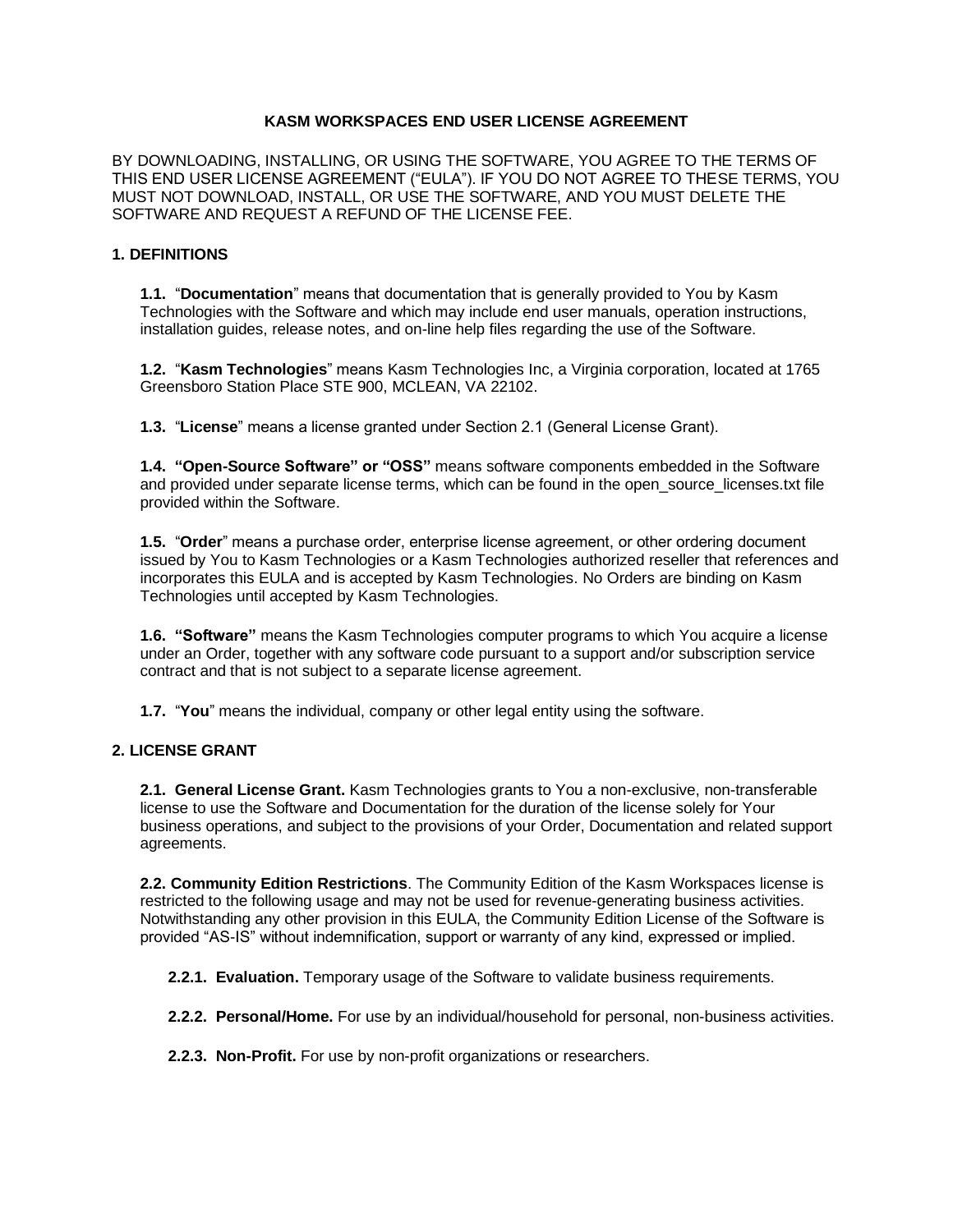**2.3. Software Support and Subscriptions.** Except as expressly specified in your software Order, Kasm Technologies does not provide any support or subscription services for the Software under this EULA. You have no rights to any updates, upgrades or extensions or enhancements to the Software developed by Kasm Technologies other than those defined in a separate software license Order.

**2.4. Software Updates.** The Software may be updated with enhancements or improvements to the features/functionality, which may include patches, bug fixes, updates, upgrades and other modifications. Updates may modify or delete certain features and/or functionalities of the Software. You agree that Kasm Technologies has no obligation to (i) provide any Updates, or (ii) continue to provide Software features and/or functionalities.

**2.5. Third Party Agents**. Under the License You may permit Your third-party agents to access, use and/or operate the Software on Your behalf for the sole purpose of delivering services to You, provided that You will be fully responsible for compliance with terms and conditions of this EULA and any breach of this EULA by a third-party agent shall be deemed to be a breach by You.

**2.6. Open-Source Software**. Notwithstanding anything herein to the contrary, Open-Source Software is licensed to You under such OSS's own applicable license terms. These OSS license terms are consistent with the license granted in this Section. The OSS license terms shall take precedence over this EULA to the extent that this EULA imposes greater restrictions on You than the applicable OSS license terms. To the extent the license for any Open-Source Software requires Kasm Technologies to make available to You the corresponding source code and/or modifications, You may obtain a copy of the applicable Source Files.

### **3. RESTRICTIONS OF OWNERSHIP**

**3.1. License Restrictions.** Without Kasm Technologies' prior written consent, You must not, and must not allow any third-party to: (a) use Software in an application services provider except that You may use the Software to deliver hosted services to Your affiliates; (b) make available Software in any form to anyone other than Your employees, except as specified in Section 2.5 (Third Party Agents); (c) transfer or sublicense Software or Documentation to an affiliate or any third party; (d) use Software in conflict with the terms and restrictions of the Software's licensing model and other requirements specified in Documentation and/or Order; (e) except to the extent permitted by applicable mandatory law, modify, translate, enhance, or create derivative works from the Software, or reverse engineer, decompile, or otherwise attempt to derive source code from the Software; or (f) violate or circumvent any technological restrictions within the Software or specified in this EULA.

**3.2. Ownership.** The Software and Documentation and all improvements, enhancements, modifications and derivative works thereof, and all Intellectual Property Rights therein, are and shall remain the sole and exclusive property of Kasm Technologies. Intellectual property rights, including without limitation, copyrights, trademarks, service marks, trade secrets, know how, inventions, patents, patent applications, moral rights and all other proprietary rights, whether registered or unregistered. Your rights to use the Software and Documentation shall be limited to those expressly granted in this EULA and any applicable Order. No other rights with respect to the Software or any related Intellectual Property Rights are implied. You are not authorized to use (and shall not permit any third party to use) the Software, Documentation or any portion thereof except as expressly authorized by this EULA or the applicable Order. Kasm Technologies reserves all rights not expressly granted to You.

**3.3. Third Party Software.** You acknowledge that You are responsible for obtaining and complying with any licenses necessary to integrate, orchestrate or access all third-party software used within the Software.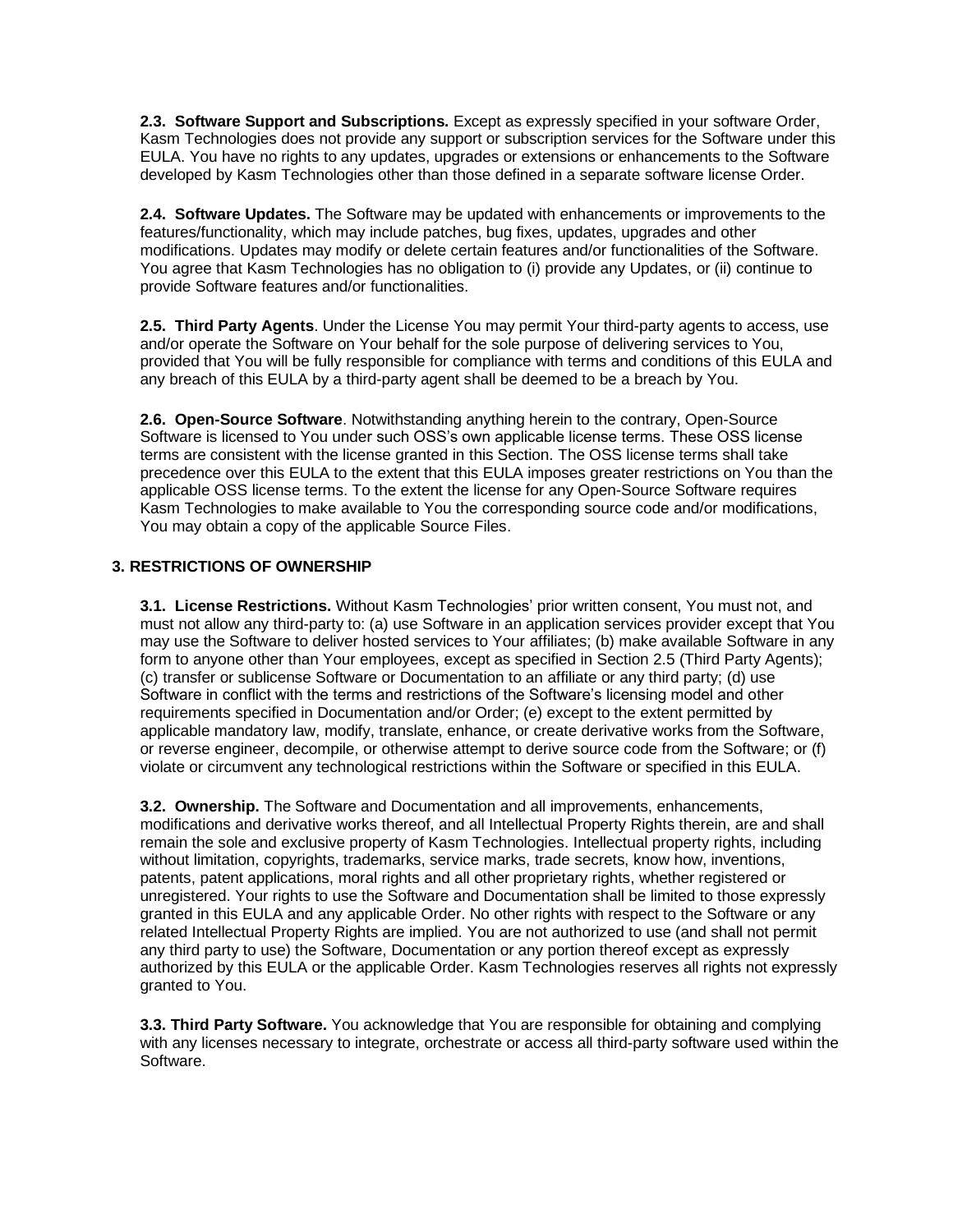**3.4. Software Feedback.** Feedback, bug reports, enhancements or recommendations provided by You to Kasm Technologies for the purpose of improving the Software shall become exclusively owned by Kasm Technologies and may be used/redistributed without compensation to the source of the submission.

### **4. CONTENT AND USAGE**

**4.1. Software Usage Responsibility.** Kasm Technologies is not responsible for the information, content and activities of the Software users. You understand and agree that You are solely responsible for the content and for all activity that occurs under your Software, whether done so by You or any third person.

**4.2. Content and Usage Disclaimer.** Kasm Technologies does not control or restrict content or activities by users and/or third parties within the Software, you agree to use the Software at your own risk. You agree that under no circumstances will Kasm Technologies be liable in any way for any content within the Software, activities performed using the Software, or any loss or damage incurred as a result of your use of the Software.

### **5. WARRANTIES**

**5.1. Software Warranty, Duration and Remedy.** Kasm Technologies warrants to You that the Software will, for a period of ninety (90) days following notice of availability for electronic download or delivery ("**Warranty Period**"), substantially conform to the applicable Documentation, provided that the Software: (a) has been properly installed and used at all times in accordance with the applicable Documentation; and (b) has not been modified or added to by persons other than Kasm Technologies or its authorized representative. Kasm Technologies will provide remedy for any breach of this warranty, either replace that Software or correct any reproducible error in that Software reported to Kasm Technologies by You in writing during the Warranty Period. If Kasm Technologies determines that it is unable to correct the error or replace the Software, Kasm Technologies will refund to You the amount paid by You for that Software, in which case the License for that Software will terminate.

**5.2. Software Disclaimer of Warranty.** Other than the warranty above, and to the maximum extent permitted by applicable law, Kasm Technologies and its suppliers make no other express warranties or guarantees under this EULA, and disclaim all implied warranties of merchantability, fitness for a particular purpose, title and non-infringement, and any warranty arising by statute, operation of law, course of dealing or performance, or usage of trade. Kasm technologies and its licensors do not warrant that the software will operate uninterrupted or that it will be free from defects or that it will meet your requirements.

# **6. INTELLECTUAL PROPERTY INDEMNIFICATION**

**6.1. Defense and Indemnification.** Kasm Technologies shall defend You against any third party claim that the Software infringes any patent, trademark or copyright of such third party, or misappropriates a trade secret (but only to the extent that the misappropriation is not a result of Your actions) and indemnify You from the resulting costs and damages finally awarded against You to such third party by a court of competent jurisdiction or agreed to in settlement. The foregoing obligations are applicable only if You: (i) promptly notify Kasm Technologies in writing of the Infringement Claim; (ii) allow Kasm Technologies sole control over the defense for the claim, any settlement negotiations and any related action challenging the validity of the allegedly infringed patent, trademark, or copyright; and (iii) reasonably cooperate in response to Kasm Technologies requests for assistance. You may not settle or compromise any Infringement Claim without the prior written consent of Kasm Technologies.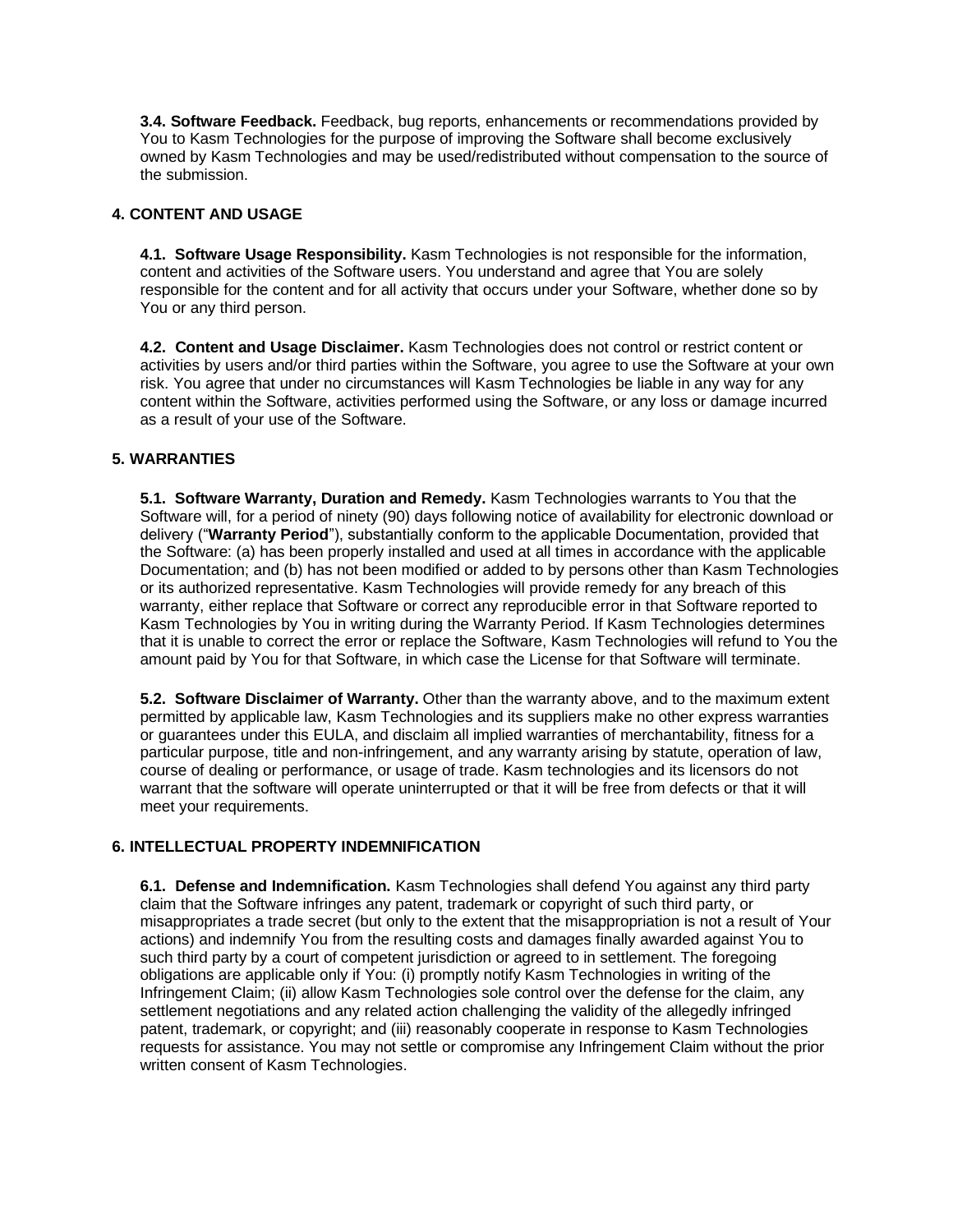**6.2. Remedies.** If the alleged infringing Software become, or in Kasm Technologies' opinion be likely to become, the subject of an Infringement Claim, Kasm Technologies will, at Kasm Technologies' option and expense, do one of the following: (a) procure the rights necessary for You to make continued use of the affected Software; (b) replace or modify the affected Software to make it noninfringing; or (c) terminate the License to the affected Software and discontinue the related support services, and, upon Your certified deletion of the affected Software, refund: (i) the fees paid by You for the License to the affected Software, less straight-line depreciation over a three (3) year useful life beginning on the date such Software was delivered; and (ii) any pre-paid service fee attributable to related support services to be delivered after the date such service is stopped.

**6.3. Exclusions.** Notwithstanding the foregoing, Kasm Technologies will have no obligation under this Section 8 (Intellectual Property Indemnification) or otherwise with respect to any claim based on: (a) a combination of Software with non-Kasm Technologies products (other than non-Kasm Technologies products that are listed on the Order and used in an unmodified form); (b) use for a purpose or in a manner for which the Software was not designed; (c) use of any older version of the Software when use of a newer Kasm Technologies version would have avoided the infringement; (d) any modification to the Software made without Kasm Technologies' express written approval; (e) any claim that relates to open source software or freeware technology or any derivatives or other adaptations thereof that is not embedded by Kasm Technologies into Software; or (f) any Software provided on a no charge or evaluation basis. This Section 8 (intellectual property indemnification) states your sole and exclusive remedy and Kasm Technologies' entire liability for any infringement claims or actions.

### **7. LIMITATION OF LIABILITY**

**7.1. Limitation of Liability.** To the maximum extent mandated by law, in no event will Kasm Technologies and its licensors be liable for any lost profits or business opportunities, loss of use, loss of revenue, loss of goodwill, business interruption, loss of data, or any indirect, special, incidental, or consequential damages under any theory of liability, whether based in contract, tort, negligence, product liability, or otherwise. Because some jurisdictions do not allow the exclusion or limitation of liability for consequential or incidental damages, the preceding limitation may not apply to you. Kasm Technologies' and its licensors' liability under this EULA will not, in any event, regardless of whether the claim is based in contract, tort, strict liability, or otherwise, exceed the greater of the license fees you paid for the software giving rise to the claim or \$100. The foregoing limitations shall apply regardless of whether Kasm Technologies or its licensors have been advised of the possibility of such damages and regardless of whether any remedy fails of its essential purpose. You may not bring a claim under this EULA more than twelve (12) months after the cause of action arises.

**7.2. Indemnification.** You agree to indemnify and hold Kasm Technologies and its parents, subsidiaries, affiliates, officers, employees, agents, partners and licensors (if any) harmless from any claim or demand, including reasonable attorneys' fees, due to or arising out of your: (a) use of the Software; (b) violation of this agreement or any law or regulation; or (c) violation of any right of a third party.

### **8. TERMINATION.**

**8.1. EULA Term.** The term of this EULA begins on the notice of availability for electronic download or delivery of the Software and continues until this EULA is terminated.

**8.2. Termination for Breach.** Kasm Technologies may terminate this EULA effective immediately upon written notice to You if: (a) You fail to pay any portion of the fees under an applicable Order within ten (10) days after receiving written notice from Kasm Technologies that payment is past due; or (b) You breach any other provision of this EULA and fail to cure within thirty (30) days after receipt of Kasm Technologies' written notice thereof.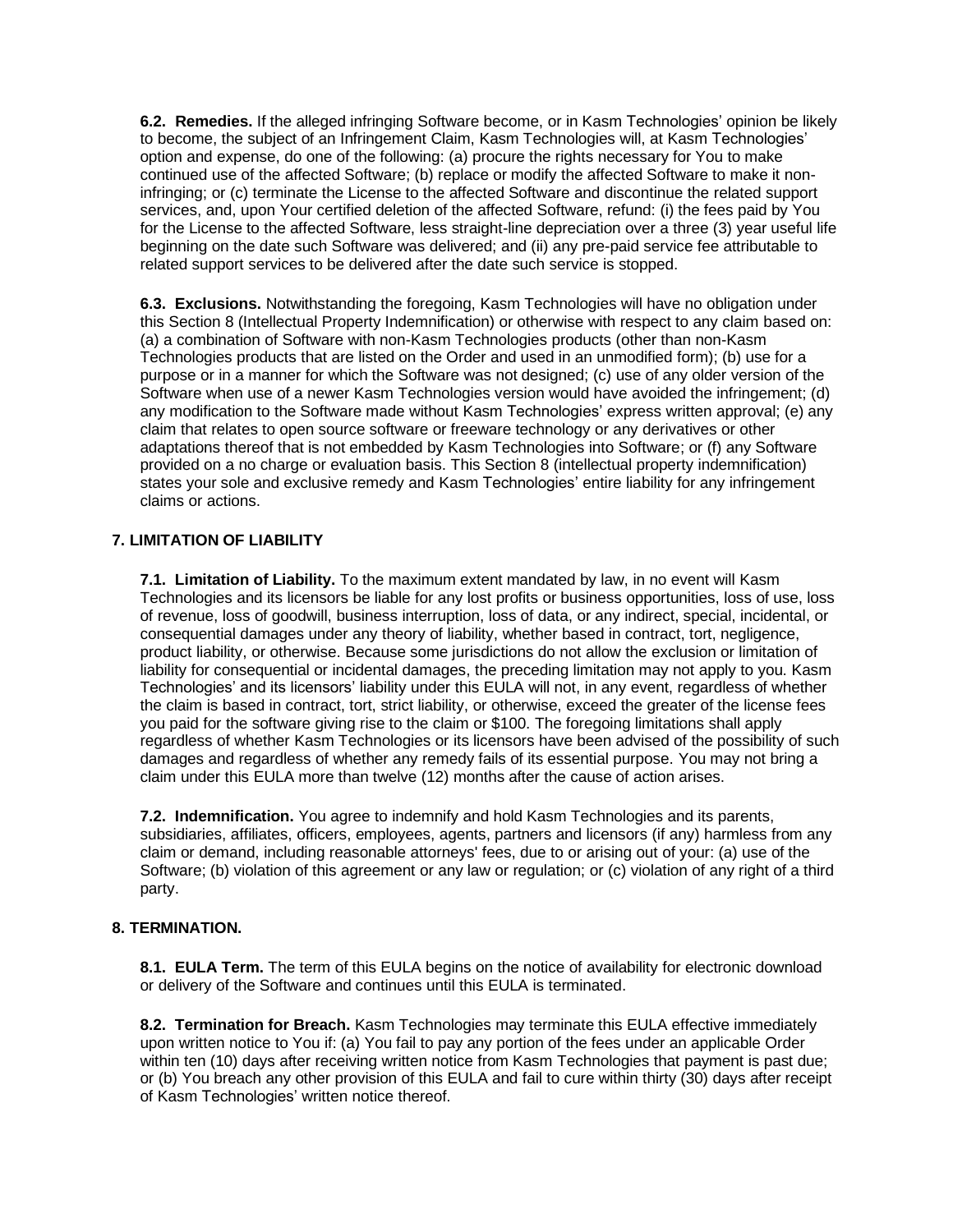**8.3. Termination for Insolvency.** Kasm Technologies may terminate this EULA effective immediately upon written notice to You if You: (a) terminate or suspend your business; (b) become insolvent; or become subject to control of a trustee or similar authority; or (c) become subject to a bankruptcy or insolvency proceeding.

**8.4. Effect of Termination.** Upon Kasm Technologies' termination of this EULA: (a) all Licensed rights to all Software granted to You under this EULA will immediately cease; and (b) You must cease all use of all Software, and certify destruction of all Software, confidential information, and license keys.

### **9. CONFIDENTIAL INFORMATION**

**9.1. "Confidential Information"** means information or materials provided by one party ("Discloser") to the other party ("Recipient") which are in tangible form and labelled "confidential" or the like, or, information which a reasonable person knew or should have known to be confidential. The following information shall be considered Confidential Information whether or not marked or identified as such: (a) license keys; (b) information regarding Kasm Technologies' pricing, product roadmaps or strategic marketing plans; and (c) non-public materials relating to the Software.

**9.2. Protection.** Recipient may use Confidential Information of Discloser; (a) to exercise its rights and perform its obligations under this EULA; or (b) in connection with the parties' ongoing business relationship. Recipient will not use any Confidential Information of Discloser for any purpose not expressly permitted by this EULA and will disclose the Confidential Information of Discloser only to the employees or contractors of Recipient who have a need to know such Confidential Information for purposes of this EULA and who are under a duty of confidentiality no less restrictive than Recipient's duty hereunder. Recipient will protect Confidential Information from unauthorized use, access, or disclosure in the same manner as Recipient protects its own confidential or proprietary information of a similar nature but with no less than reasonable care.

**9.3. Data Privacy.** You agree that Kasm Technologies may process technical and related information about Your use of the Software which may include internet protocol address, hardware identification, operating system, application software, peripheral hardware, and non-personally identifiable Software usage statistics to facilitate the provisioning of updates, support, invoicing or online services.

# **10. GENERAL**

**10.1. Transfers & Assignment.** Except to the extent transfer may not legally be restricted, You will not assign this EULA, any Order, or any right or obligation herein or delegate any performance without Kasm Technologies' prior written consent, which consent will not be unreasonably withheld. Kasm Technologies may use sufficiently qualified subcontractors to provide services to You, provided that Kasm Technologies remains responsible to You for the performance of the services.

**10.2. Waiver**. The failure to exercise a right or to require performance of an obligation under this Agreement shall not effect a party's ability to exercise such right or require such performance at any time thereafter nor shall be the waiver of a breach constitute a waiver of any subsequent breach.

**10.3. Severability.** If any provision of this Agreement is held to be unenforceable or invalid, such provision will be changed and interpreted to accomplish the objectives of such provision to the greatest extent possible under applicable law and the remaining provisions will continue in full force and effect.

**10.4. Compliance with Laws; Export Control; Government Regulations.** Each party shall comply with all laws applicable to the actions contemplated by this EULA. You acknowledge that the Software is of United States origin, is provided subject to the U.S. Export Administration Regulations, may be